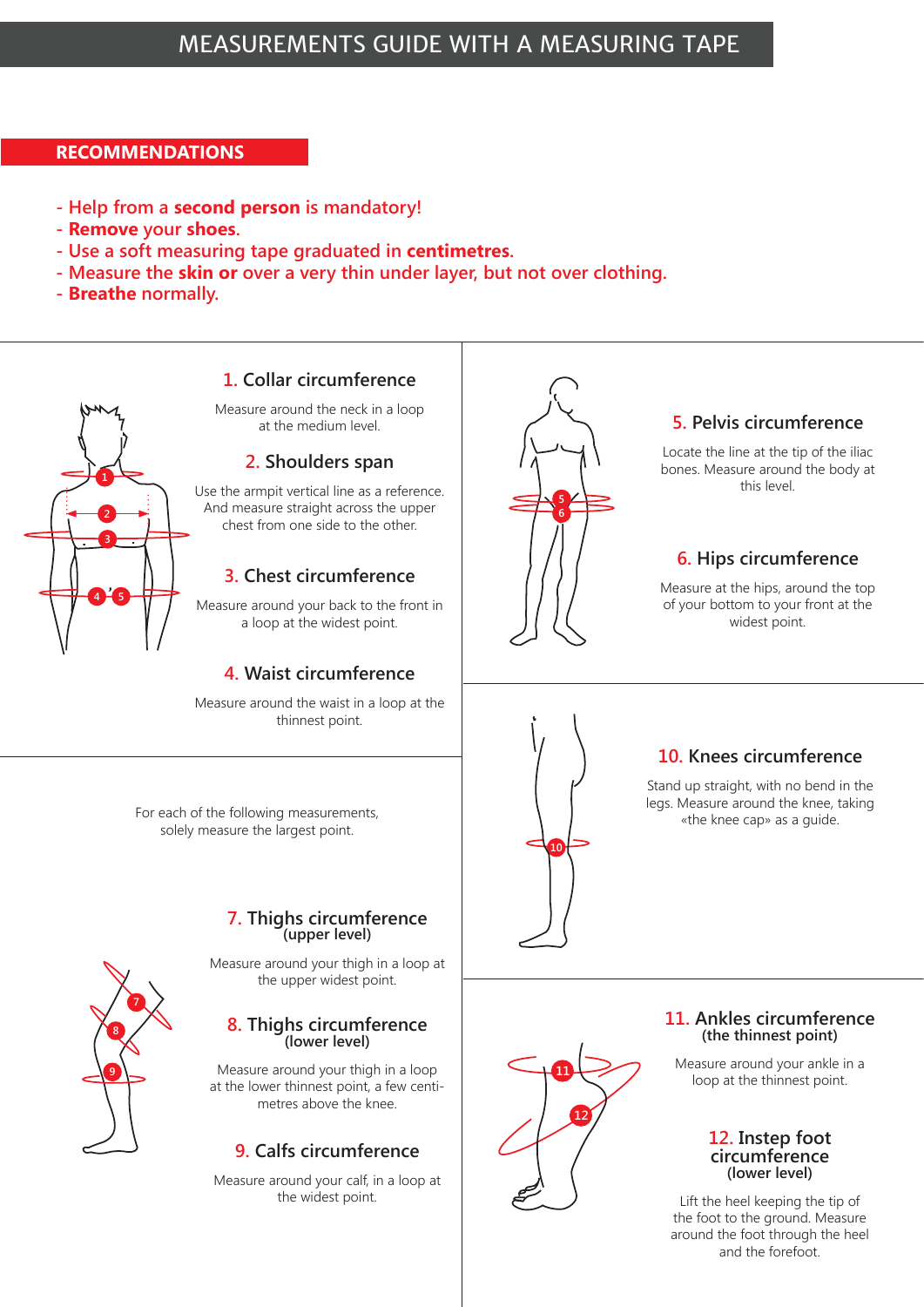#### **13. Crotch to knee length**

Place the tape measure between your fingers (as in the drawing) and check that it is not twisted.

#### **Locate the tape very carefully from the crotch**

(i.e. the point where all the seams meet on pants or trousers). Bend slightly at the knee. Measure from the crotch along the inside thigh to the knee (midpoint of inside knee).



# **15. Chest height**

#### **Locate the tape very carefully from the crotch**

(i.e. the point where all the seams meet on pants or trousers). Place the tape measure **flat** (as in the drawing) at this point and check that it is not twisted.



Get back in an upright **standing position**. Measure from the crotch to the hollow of the throat. From bottom to top, the measuring tape should always be pressed against the skin and follow the curves of the body.



#### **14. Crotch to ankle length**

Place the tape measure between your fingers (as in the drawing) and check that it is not twisted.



#### **Locate the tape very carefully from the crotch** (i.e. the point where all the seams meet on pants or trousers). Get back in an upright standing position. Measure from the crotch to the malleolus (small bone on the inside of the ankle).



**14**



# **16. Back height**

a/ Before starting this step, we recommend you wear a T-shirt with a classic round neck (not too tight, not too wide, not V-neck).

Standing behind you, your assistant should locate at the bottom of your neck (using the t-shirt as an aid) where to start the collar of your suit. Using a pen, carefully mark this point against the skin (see drawing).

- b/ **Locate the tape very carefully from the crotch** (i.e. the point where all the seams meet on pants or trousers).
	- Place the tape measure **flat** (as in the drawing) at this point. And check that it is not twisted.
	- c/ Get back into an upright standing position. Measure from the crotch to the pen mark on the neck.